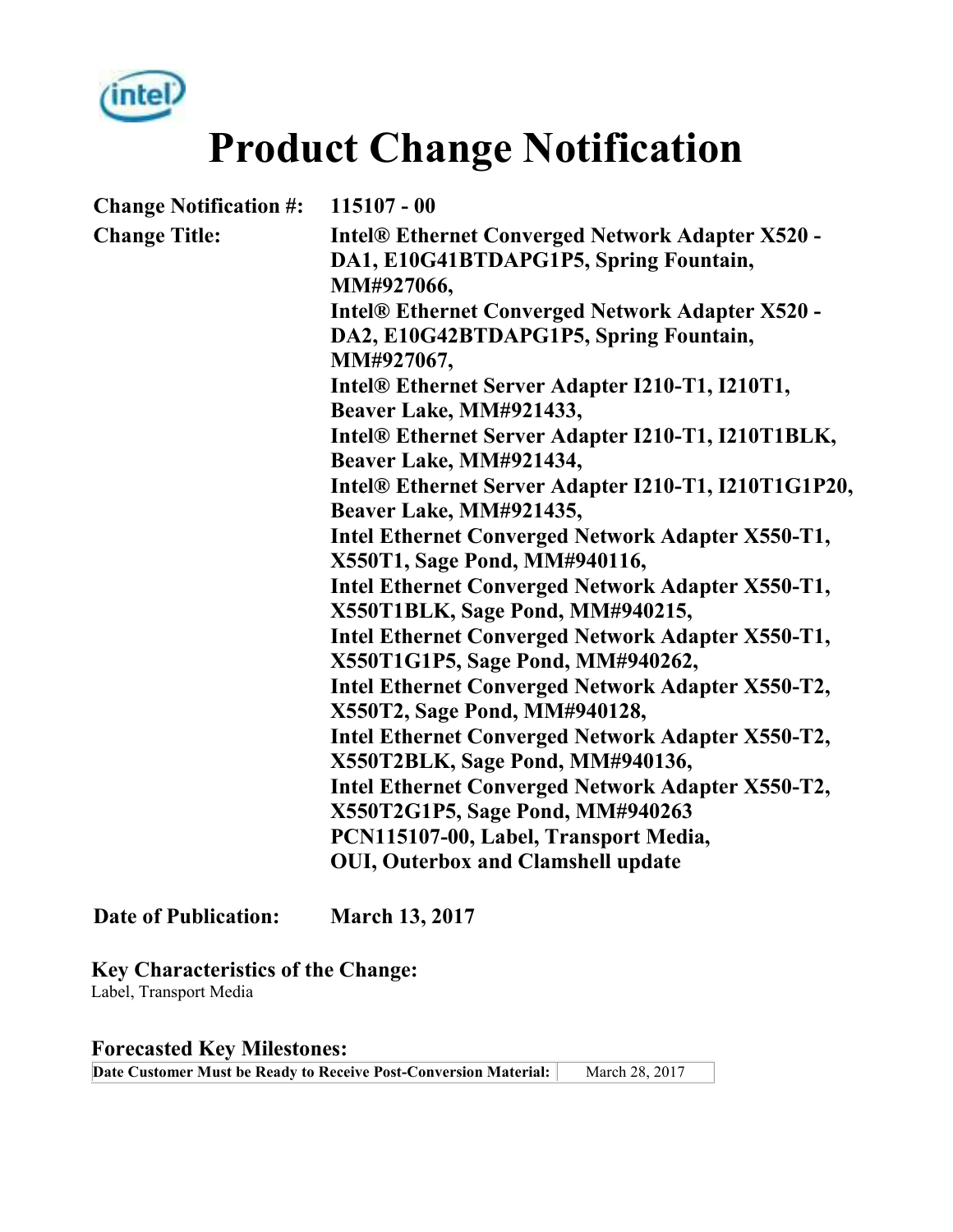## **Description of Change to the Customer:**

1. These Intel products will undergo the following changes:

| I210T1          | Beaver Lake     | $00-1B-21$            |
|-----------------|-----------------|-----------------------|
| I210T1BLK       | Beaver Lake     | $00-1B-21$            |
| I210T1G1P20     | Beaver Lake     | $00-1B-21$            |
| E10G41BTDAPG1P5 | Spring Fountain | B <sub>4</sub> -96-91 |
| E10G42BTDAPG1P5 | Spring Fountain | B <sub>4</sub> -96-91 |

The OUI Block A0-36-9F has hit the low water mark, the new OUI Block used will be as shown above. As a result of this change, the PBA (printed board assembly) and TA (top assembly) numbers will roll as noted in the affected products table within this PCN notice. If the PBA/TA numbers are printed on any product or box labels, those will show the PBA/TA dash roll as well.

2. These Intel products will undergo the following change:

| Sage Pond<br>Sage Pond | X550T2G1P5<br>X550T2 |
|------------------------|----------------------|
| Sage Pond              | X550T2BLK            |
| Sage Pond              | X550T1G1P5           |
| Sage Pond              | X550T1               |
| Sage Pond              | X550T1BLK            |
| Spring Fountain        | E10G41BTDAPG1P5      |
| Spring Fountain        | E10G42BTDAPG1P5      |
|                        |                      |

South Korea instituted revised Packaging Recycling legislation adding the below mark to the clamshell. The Intel logo will be removed from the clamshell. The part number on the clamshell will be updated from D73276-002 to D73279-003.

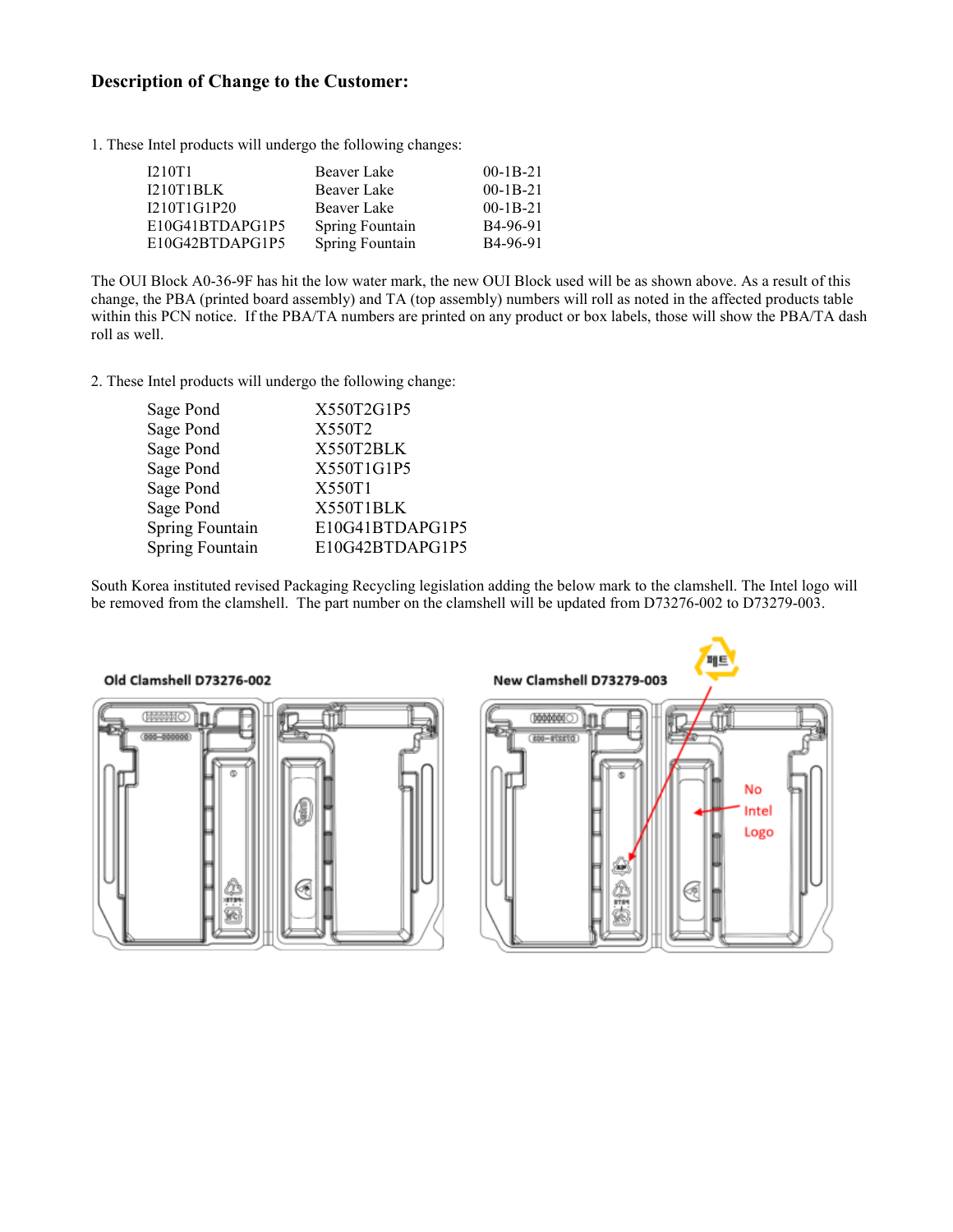3. These Intel products will undergo the following change:

| Beaver Lake | <b>I210T1</b>    |
|-------------|------------------|
| Beaver Lake | <b>I210T1BLK</b> |
| Beaver Lake | I210T1G1P20      |

South Korea instituted revised Packaging Recycling legislation adding the below mark to the clamshell. The Intel logo will be removed from the clamshell. The part number on the clamshell will be updated from D54245-001 to D54245-002

#### Old Clamshell D54245-001





4. These Intel products will under undergo this additional change:

| Sage Pond       | X550T2G1P5      |
|-----------------|-----------------|
| Sage Pond       | X550T2          |
| Sage Pond       | X550T2BLK       |
| Sage Pond       | X550T1G1P5      |
| Sage Pond       | X550T1          |
| Sage Pond       | X550T1BLK       |
| Spring Fountain | E10G41BTDAPG1P5 |
| Spring Fountain | E10G42BTDAPG1P5 |
|                 |                 |

The outer box is updating to a thicker corrugated lining to help reinforce box strength for shipping. The part number on the box will go from C92323-002 to C92323-003 as shown:



### **Customer Impact of Change and Recommended Action:**

Intel anticipates no impact to customers. Customers can expect to receive mixed inventory.

Please contact your local Intel Field Sales Representative if you have any further questions about these changes.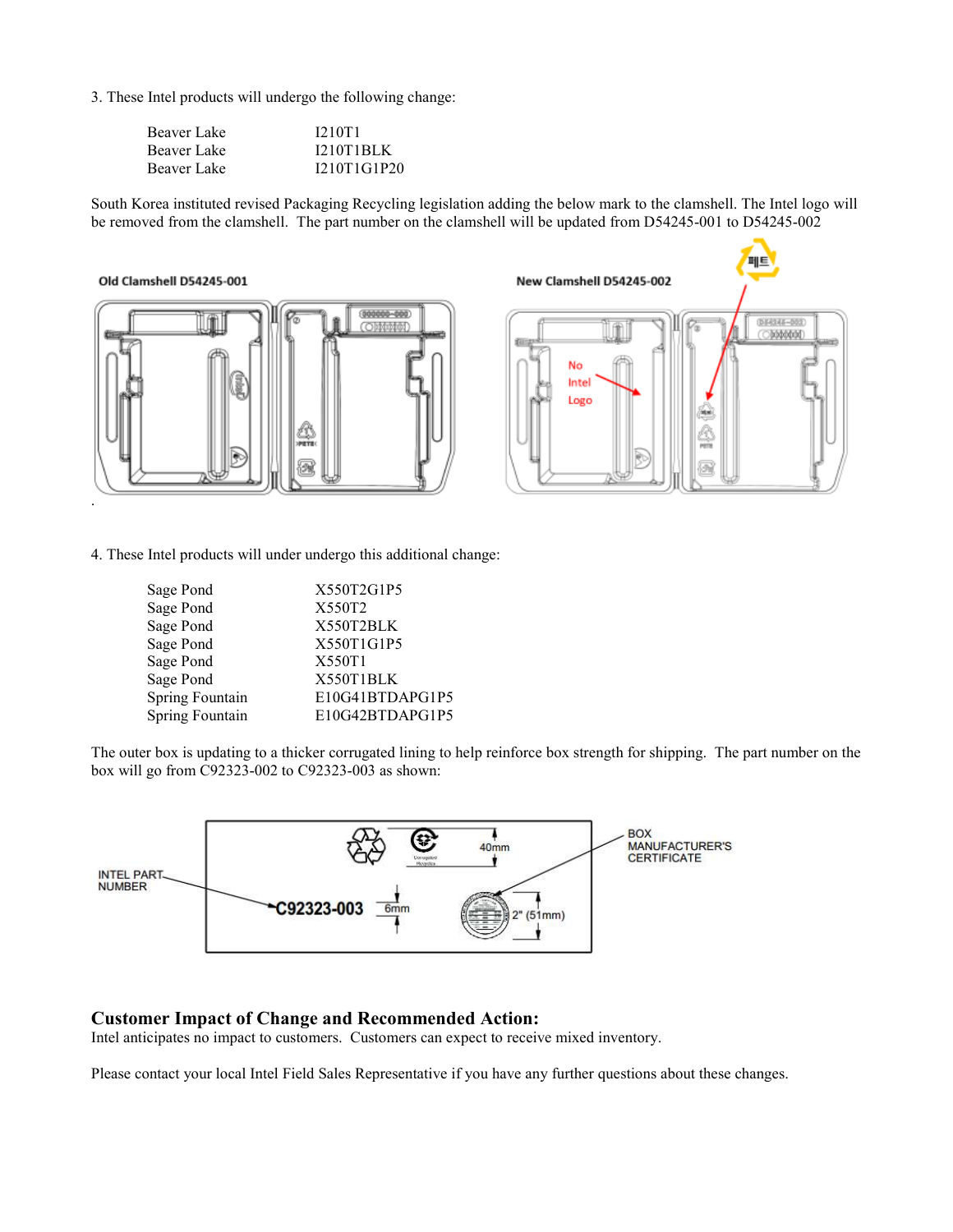| Product Code     | MM#    | <b>Pre Change</b> | <b>Pre Change</b> | <b>Post Change</b> | <b>Post Change</b> |
|------------------|--------|-------------------|-------------------|--------------------|--------------------|
|                  |        | TA                | PBA               | TA                 | PBA                |
| <b>I210T1</b>    | 921433 | G86562-004        | G69016-003        | G86562-005         | G69016-004         |
| <b>I210T1BLK</b> | 921434 | G86594-003        | G69016-003        | G86594-004         | G69016-004         |
| I210T1G1P20      | 921435 | G79024-005        | G59947-009        | G79024-006         | G59947-010         |
| E10G41BTDAPG1P5  | 927066 | G83817-003        | G83818-003        | G83817-004         | G83818-004         |
| E10G42BTDAPG1P5  | 927067 | G83820-002        | G83821-002        | G83820-003         | G83821-003         |
| X550T1           | 940116 | H92760-002        | H92506-004        | H92760-003         | H92506-005         |
| X550T1BLK        | 940125 | H99159-002        | H92506-004        | H99159-003         | H92506-005         |
| X550T2           | 940128 | H92776-002        | H86377-005        | H92776-003         | H86377-006         |
| X550T2BLK        | 940136 | H99164-002        | H86377-005        | H99164-003         | H86377-006         |
| X550T1G1P5       | 940262 | H92735-002        | H89173-005        | H92735-003         | H89173-006         |
| X550T2G1P5       | 940263 | H92727-002        | H49289-010        | H92727-003         | H49289-011         |

## **Products Affected / Intel Ordering Codes:**

## **PCN Revision History:**

**Date of Revision: Revision Number: Reason:**

March 13, 2017 00 00 Originally Published PCN